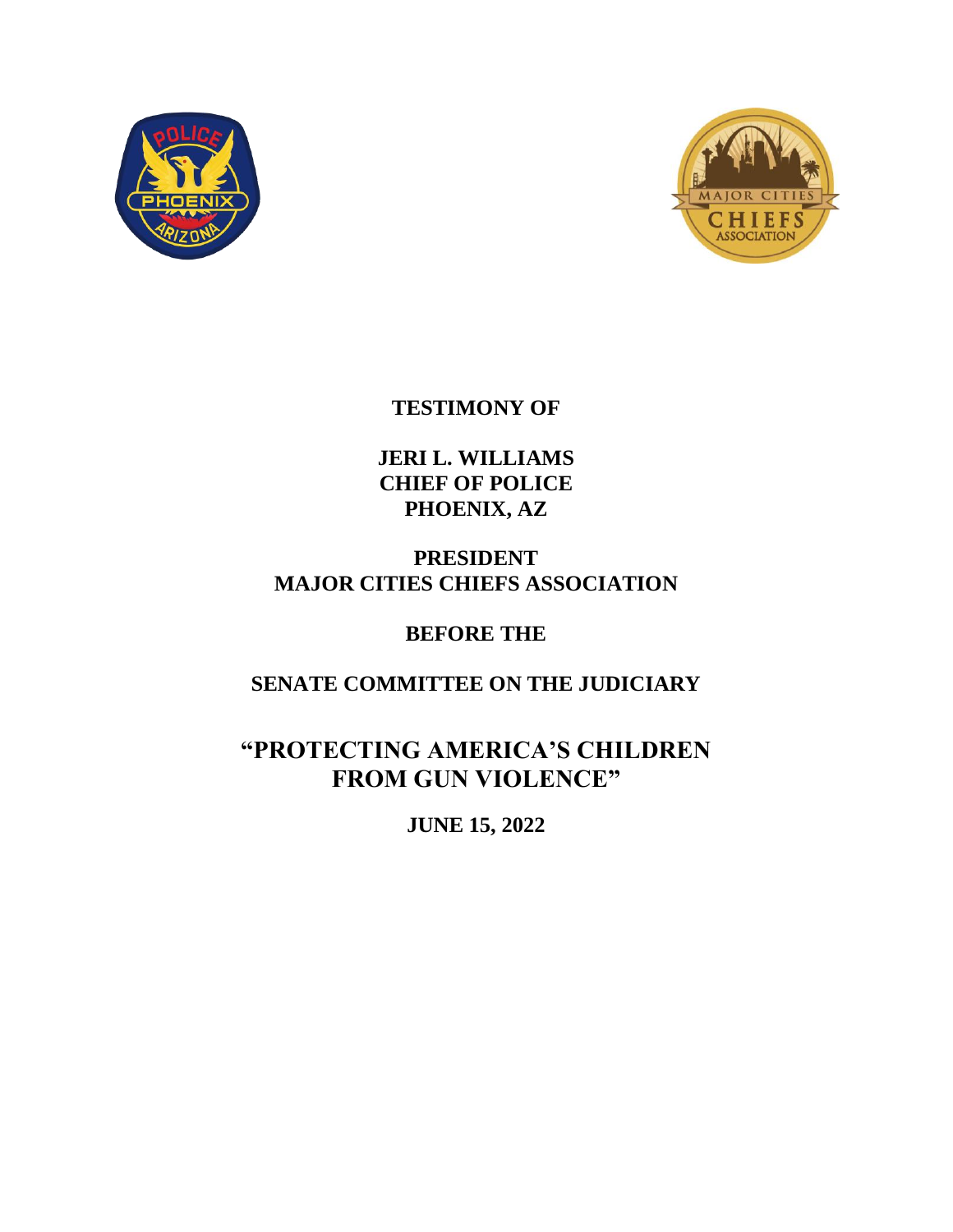#### **Introduction**

Chairman Durbin, Ranking Member Grassley, and distinguished Members of the Committee:

Thank you for the opportunity to participate in today's hearing. In addition to serving as the Chief of the Phoenix Police Department, I am also the President of the Major Cities Chiefs Association (MCCA). The MCCA is a professional organization of police executives representing the largest cities in the United States and Canada. It is an honor to appear before the Committee today on behalf of my MCCA colleagues. My testimony will provide a local law enforcement perspective on the epidemic of gun violence currently plaguing our Nation, discuss how the ongoing gun violence is affecting our youth, and propose recommendations that will help save lives.

Today's hearing will focus on one of the most significant threats facing our Nation—gun violence. Tragically, this threat has not spared America's children. Based on an analysis of CDC data, professors at the University of Michigan determined that in 2020, the most recent year for which information was available, firearm-related injuries were the leading cause of death among children and adolescents (1-19 years old). Perhaps even more troubling is that from 2019 to 2020, the relative increase in the rate of firearms-related deaths among children and adolescents was 29.5%, which is more than two times the general population's relative increase.<sup>1</sup> These statistics should trouble every American. The time for change is long overdue.

#### **Rise in Gun Violence**

It is abundantly clear that America is struggling with a gun violence epidemic. Today's hearing is occurring in the aftermath of multiple mass shootings that have devastated communities throughout the United States. This includes active shooter incidents in Buffalo, Laguna Woods, and Tulsa, amongst others. It also includes the mass shooting in Uvalde that claimed the lives of 19 innocent children. Our communities are hurting, and we must continue to support them, the loved ones of the victims, as well as our first responders. As disturbing as these events are, it's important to remember the threat of gun violence extends well beyond the tragedies that become national news. The grim reality is that shootings have become a daily occurrence in America's cities. In some MCCA member cities, it's common for there to be multiple instances of gun violence a day.

#### **Gun Violence in Major Cities**

Nearly every major city in the United States is grappling with a rise in violent crime. This trend is driven, in part, by an increase in gun violence, evidenced by the steady rise in both homicides and aggravated assaults over the past few years. While homicides in the first quarter of 2022 decreased slightly compared to 2021, there was an increase in aggravated assaults. Despite the decreases in the first quarter of 2022, when comparing data for the past few years, it becomes clear that America's urban centers are experiencing heightened levels of gun violence. For example, homicides in the first quarter of 2022 are up approximately 56%, and aggravated assaults increased by roughly 22% compared to the first quarter of 2019.<sup>2</sup>

<sup>&</sup>lt;sup>1</sup> Jason E. Goldstick, Ph.D., Rebecca M. Cunningham, M.D., and Patrick M. Carter, M.D., "Current Causes of Death in Children and Adolescents in the United States," *The New England Journal of Medicine,* May 19, 2022. [<https://www.nejm.org/doi/full/10.1056/NEJMc2201761>](https://www.nejm.org/doi/full/10.1056/NEJMc2201761)

<sup>&</sup>lt;sup>2</sup> "The MCCA's Violent Crime Reports can be found here: [<https://majorcitieschiefs.com/resources/>](https://majorcitieschiefs.com/resources/)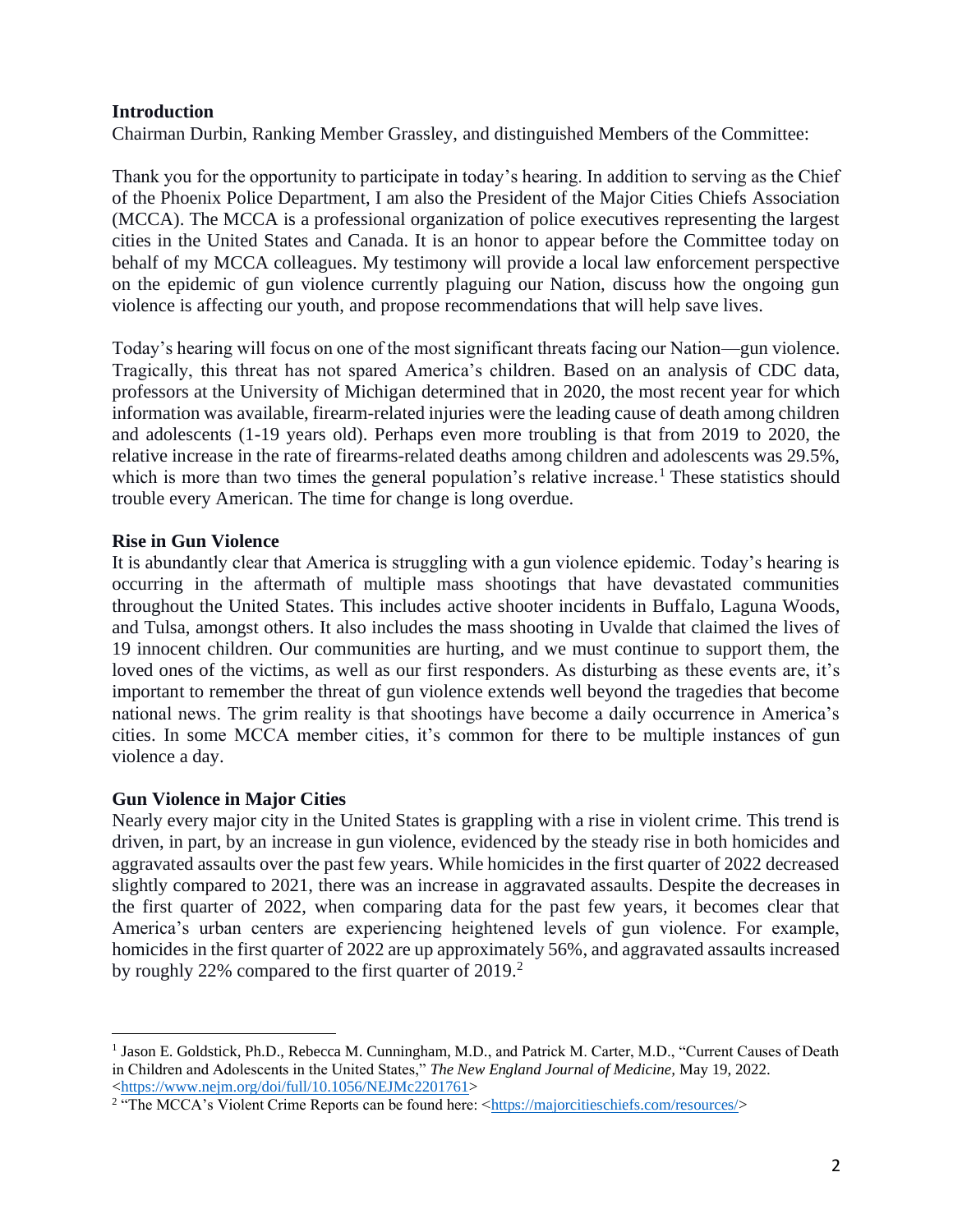The nature of many shootings occurring in major cities is extremely concerning. While every violent crime involving a firearm is troubling, these are no longer isolated incidents where only a few shots are fired. Local law enforcement officers in our Nation's cities are now routinely responding to mass shootings. These situations frequently involve multiple victims and multiple shooters. During some of these incidents, violent offenders may discharge hundreds of rounds. For example, there were multiple mass shootings in MCCA member cities during the first weekend in June. In Philadelphia, a mass shooting killed three and left 11 injured. Here in Phoenix, a mass shooting at a strip mall in Phoenix killed one and injured eight.

Addressing rising gun violence will require an influx of additional resources. Due to resource constraints, the Constitutional proactive policing that helps drive down gun violence has become a luxury for many departments. It will also require close partnerships between local and federal law enforcement. MCCA members enjoy close working relationships with their federal counterparts and are already working closely with them to address the threat of gun violence.

*Recommendation:* Congress must fully fund critical grant programs like COPS Hiring Grants and Byrne JAG as part of the F.Y. 2023 appropriations process. Law enforcement agencies need assistance to address staffing shortages, provide victims services, further deploy investigative tools such as gunshot detection technology, and work through evidence backlogs.

*Recommendation*: Congress must ensure programs that promote federal-local law enforcement collaboration to address violent crime, such as Project Safe Neighborhoods, are adequately funded and incorporate local law enforcement's perspective.

*Recommendation:* Many state and local law enforcement agencies currently lack a sufficient number of certified firearms examiners. These agencies often rely on the ATF to examine their crime guns, and it can sometimes take months for agencies to receive this critical investigative information. The ATF must reinvigorate regional programming to provide forensic examiners with the training they need to become certified firearms examiners.

#### **Juvenile Gun Violence**

The gun violence epidemic has impacted America's youth in multiple ways. As mentioned earlier, the number of juveniles killed and injured by gun violence has increased over the past few years. According to the Gun Violence Archive, in 2019, there were 996 juveniles (age 0-17) killed and another 2,824 injured. In 2021, these numbers increased to  $1,560$  deaths and  $4,134$  injured.<sup>3</sup> This represents an approximately 56% increase and 46% increase, respectively. Sadly, this disturbing trend has continued in 2022. As of June  $8<sup>th</sup>$ , 727 juveniles have lost their lives to gun violence and 1,827 have been injured.<sup>4</sup> Over the last five years in Phoenix, on average, approximately 80 youths were killed or wounded by gunfire. In 2020 and 2021, the number was closer to 100, and 2022 is on track to be similar.

The juvenile-related challenges with gun violence go beyond the children who are victims. Guns have flooded our communities, and it has become far too easy for our children to get their hands

<sup>4</sup> Gun Violence Archive, "Gun Violence Archive 2022," accessed on June 10, 2022.

<sup>&</sup>lt;sup>3</sup> Gun Violence Archive, "Gun Violence Archive 2019." [<https://www.gunviolencearchive.org/past-tolls>](https://www.gunviolencearchive.org/past-tolls) See also: Gun Violence Archive, "Gun Violence Archive 2021." [<https://www.gunviolencearchive.org/past-tolls>](https://www.gunviolencearchive.org/past-tolls)

[<sup>&</sup>lt;https://www.gunviolencearchive.org>](https://www.gunviolencearchive.org/)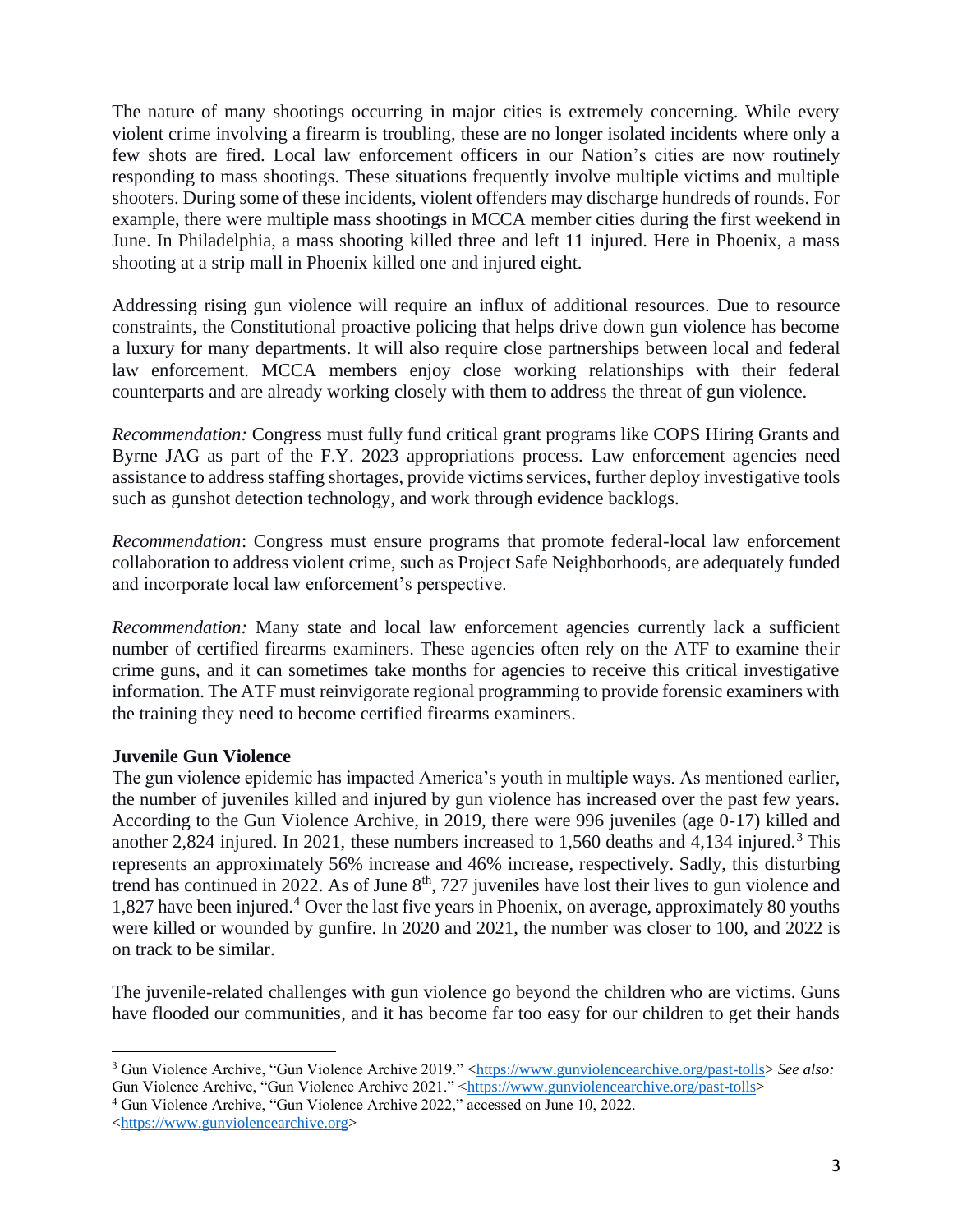on them. Sadly, many MCCA members have reported an increase in the number of violent crimes perpetrated by juveniles. The rise in shootings by juveniles has created a vicious cycle. Today's suspect is often tomorrow's victim and vice versa. It is extremely troubling to see these offenders demonstrate a complete disregard for the sanctity of life at such a young age.

Youth in major cities, especially in communities of color, are growing up in communities consistently impacted by gun violence. These kids are seeing their family members, neighbors, and friends lose their lives to the scourge of gun violence every day. They are also seeing their peers commit violent acts involving firearms with greater regularity. No child should be afraid of getting hit by a stray bullet while walking through their neighborhood. Nor should any child feel they need to carry a gun to protect themselves or think using it is the appropriate way to resolve a conflict. The reality is, however, that the ongoing and persistent gun violence in their communities has desensitized many of these youths.

In light of these challenges, several MCCA member cities have made significant investments in hospital-based and other intervention programs to help address the trauma inflicted when children are victims of or witnesses to violent crime. For example, the city of Philadelphia provides more than \$200,000 to support Drexel University's Healing Hurt People program. <sup>5</sup> Programs like Healing Hurt People connect youth impacted by violent crime with social and health services, which can include mental health care or educational support. These programs aim to help these juveniles heal, prevent retaliation, and break the cycle of violence described above.

*Recommendation:* Reducing juvenile gun violence will require addressing the persistent trauma and cycles of violence described above. As local law enforcement works to address the overall increase in gun violence contributing to these challenges, other elements of government must provide our youth with opportunities and resources. Children must have access to basic human necessities and quality healthcare, including mental health, education, and employment opportunities. If state and local governments cannot provide these things independently, Congress should consider providing additional resources to assist.

*Recommendation:* There are far too many guns on our streets, and they are consistently ending up in the hands of juveniles. This must be addressed. Implementing common-sense reforms, like the ones included in the MCCA's Firearms Violence Policy, and safe storage requirements is an excellent place to start.<sup>6</sup>

#### **MCCA Firearms Violence Policy**

The MCCA has long been an advocate for sensible firearms policy. As a leader in the law enforcement profession, the MCCA membership adopted a Firearms Violence Policy in 2018. This policy includes several common-sense reforms that would help law enforcement and other stakeholders mitigate the threat gun violence poses to our communities, such as:

<sup>5</sup> Jason Laughlin, "Violent crime leaves invisible injuries. Philly hospital staffers use their life stories to help heal them," *The Philadelphia Inquirer,* April 28, 2022.

[<sup>&</sup>lt;https://www.inquirer.com/health/philadelphia-shootings-2021-trauma-hospitals-20220428.html>](https://www.inquirer.com/health/philadelphia-shootings-2021-trauma-hospitals-20220428.html)

<sup>&</sup>lt;sup>6</sup> Some of the specific reforms in the MCCA's Firearms Violence Policy are discussed later in this testimony. The full policy can be found here:

[https://majorcitieschiefs.com/wp-content/uploads/2021/01/mcca\\_gun\\_policy\\_revised\\_2018\\_copy.pdf](https://majorcitieschiefs.com/wp-content/uploads/2021/01/mcca_gun_policy_revised_2018_copy.pdf)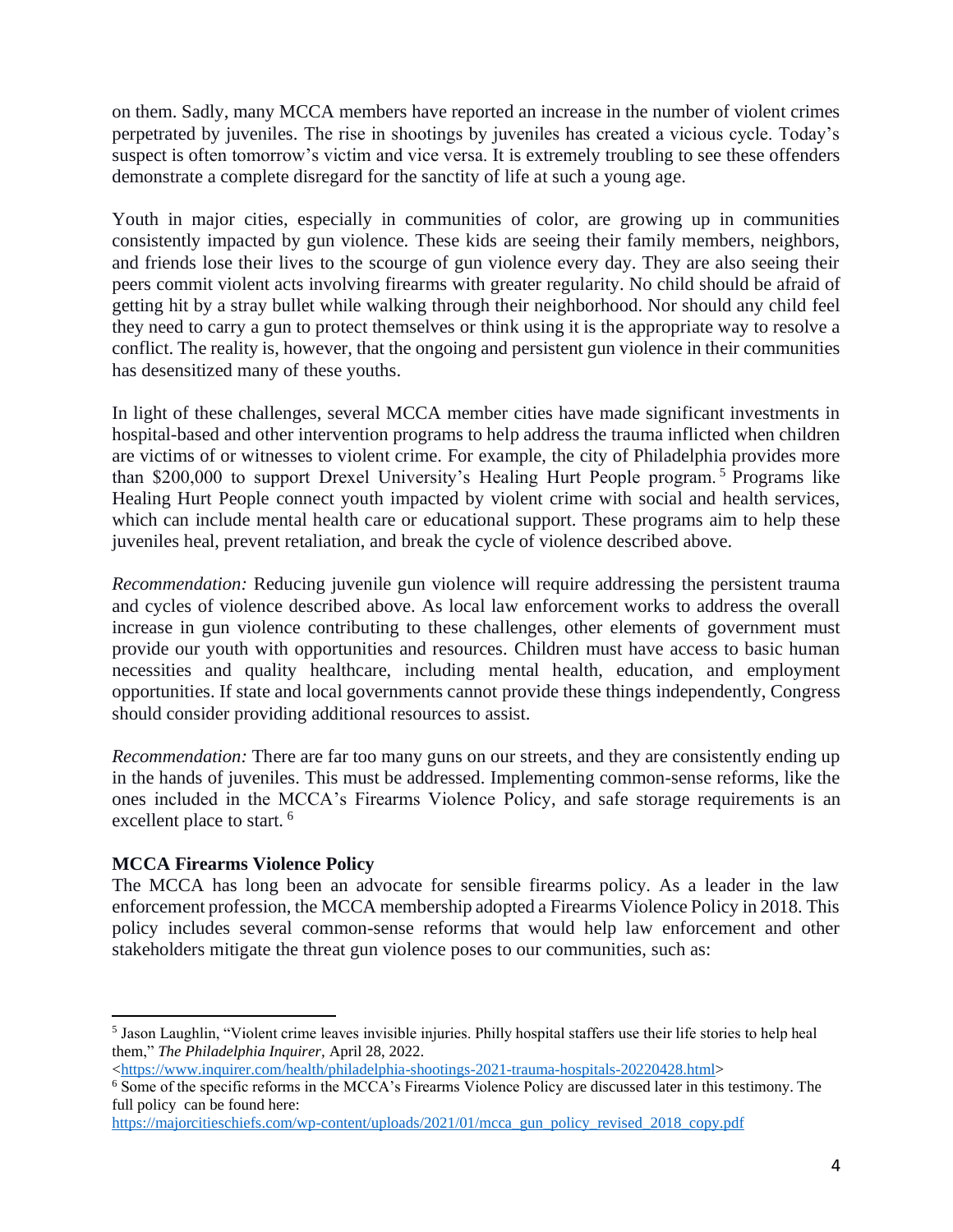- Adopting universal background checks for all gun sales and closing both the gun show and internet loopholes
- Strengthening NICS definitions of prohibited purchasers to cover all appropriate domestic violence cases, with strict judicial procedures for appeal and reinstatement
- Supporting "Red Flag" legislation and regulations to preclude gun purchases by mentally disturbed persons with histories of violent behavior
- Banning "bump-stock" devices that replicate fully automatic weapons fire
- Maintaining ATF regulations and restrictions regarding silencers
- Reinstating the assault weapons ban and encouraging stiffer penalties for illegal guns
- Banning high-capacity magazines (10+ rounds)
- Banning internet ammo sales and requiring in-person transactions, records of sales, and licensing of ammo vendors
- Opposing legislation that would require states to recognize any and all concealed carry permits
- Opposing legislation that further erodes ATF authority
- Preventing known terrorists from purchasing firearms and/or ammunition

The MCCA continues to urge Congress and the Administration to enact all the reforms included in the policy without delay. They will help drive down gun violence overall, which in turn, will help protect our children.

## **Universal Background Checks**

The MCCA supports establishing a strong system for universal background checks to cover all firearms purchases. This is an essential step as it will close two of the most significant gaps in our current system—the "internet sale" and "gun show" loopholes. Dangerous criminals and other individuals who represent a threat to public safety have repeatedly exploited these loopholes. It will be challenging to truly address the gun violence threat without closing these gaps as they provide a reliable avenue for prohibited individuals to acquire firearms.

*Recommendation:* The *Bipartisan Background Checks Act of 2021* (H.R. 8) and the *Background Check Expansion Act* (S. 529) would require a background check for all firearms sales. The MCCA has endorsed both H.R. 8 and S. 529 and encourages Congress to come together to pass these critical pieces of legislation.

#### **Default Proceeds**

Federal law requires Federal Firearms Licensees (FFL) to perform a background check before selling a firearm. The FBI's National Instant Criminal Background Check System (NICS) is used to perform these checks. However, several challenges with NICS must be addressed.

While most NICS checks are completed instantly (89% in 2019), there are circumstances where the background check is forwarded to the FBI for additional investigation.<sup>7</sup> If the FBI cannot make a final determination regarding the individual's eligibility to possess a firearm under the law within three business days, the FFL is permitted to move forward with the sale. When coupled with some of the other challenges facing NICS, this has created a worst-case scenario where prohibited

<sup>7</sup> The most current data available is from 2019. NICS Section: 2019 Operations Report, *Federal Bureau of Investigation. <*[https://www.fbi.gov/file-repository/2019-nics-operations-report.pdf/view>](https://www.fbi.gov/file-repository/2019-nics-operations-report.pdf/view)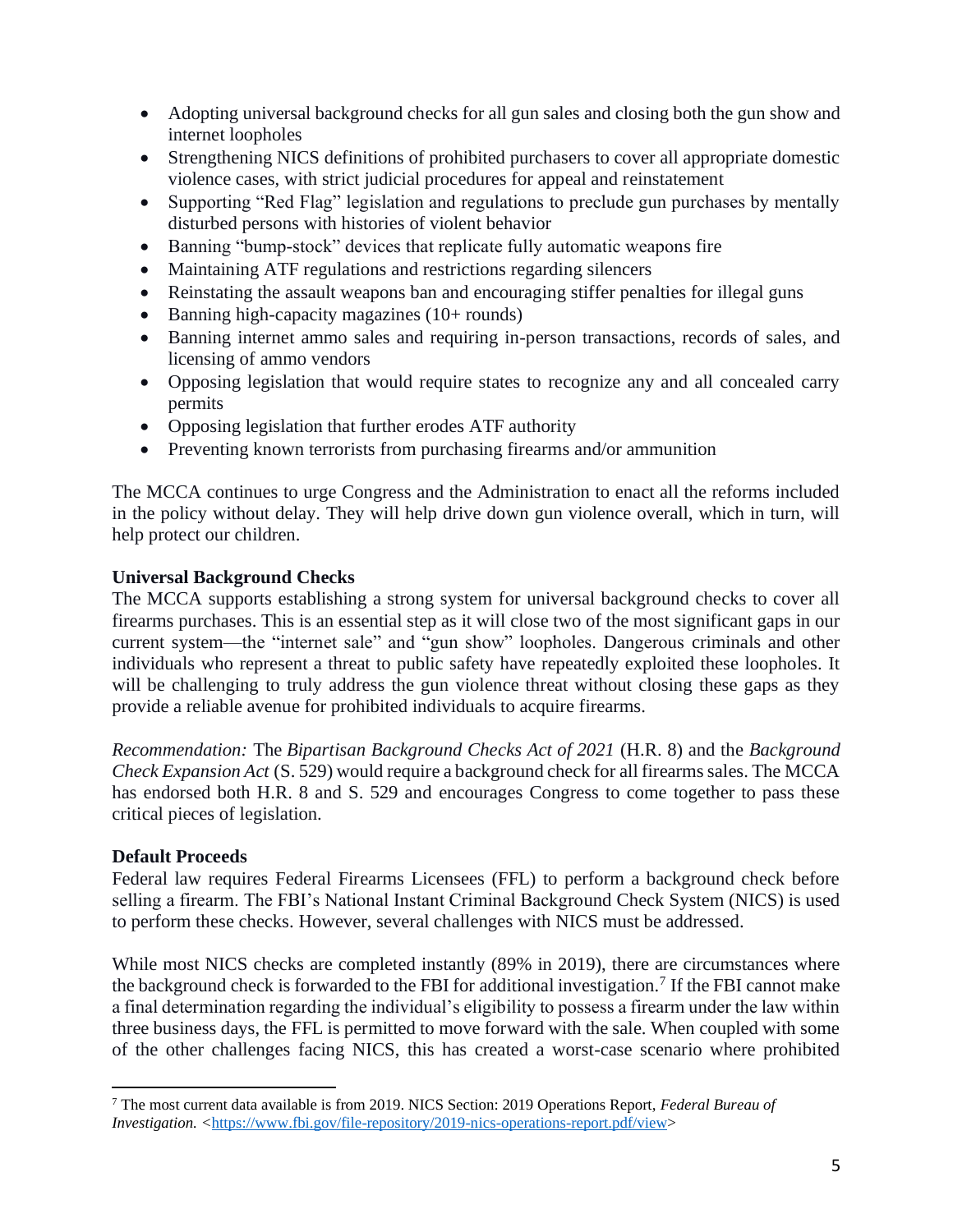purchasers can obtain guns. For example, in 2019, nearly 3,000 individuals who were later determined to be banned under the law from possessing a firearm received one via a default proceed.<sup>8</sup>

*Recommendation: The Enhanced Background Checks Act of 2021* (H.R. 1446), which the MCCA supports, would expand the timeframe for completing a NICS background check from three days to a minimum of ten days and a maximum of twenty days. Gun sales have spiked over the past few years, but there has not been a corresponding increase in NICS's resources, putting additional stress on an already overburdened system.

#### **Improving Access to Mental Health Records**

Under federal law, individuals who a court determines are a danger to themselves or others or individuals who have been involuntarily hospitalized or committed to a treatment facility due to their mental illness are ineligible to possess a firearm. In many instances, however, mental health records in NICS are inadequate, inconsistent, or incomplete. This has allowed individuals experiencing severe mental health crises to obtain firearms. For example, the perpetrators of several of the mass shootings that have occurred in recent years had well-documented histories of severe mental health challenges.

*Recommendation:* Congress must continue to provide state and local governments with assistance to help increase the availability of all relevant records for NICS checks.

## **Extreme Risk Protection Orders**

Extreme Risk Protection Orders (ERPOs) allow law enforcement agencies, under a court order, to temporarily confiscate guns from individuals determined to be a threat to themselves or others. While there are no federal ERPO laws, nineteen states and Washington D.C. have instituted their own regulations.<sup>9</sup> MCCA members in these jurisdictions have well-established programs to get guns out of volatile and dangerous settings. The MCCA supports ERPOs and believes using them to temporarily restrict an individual's access to firearms, with strong due process protections and a straightforward process to reinstate, should be part of our national policy.

*Recommendation:* Congress should introduce and advance legislation focused on ERPOs. It must also continue to provide resources to assist states with developing and implementing ERPO laws.

#### **Banning Assault Weapons and High-Capacity Magazines**

The MCCA supports banning assault weapons and high-capacity magazines. These weapons and magazines were banned in the United States as part of the *Violent Crime and Law Enforcement Act of 1994*, but the ban had a ten-year sunset provision, and Congress has not acted to renew it. This is yet another issue where state and local jurisdictions have been leaders. Seven states and Washington D.C. have enacted laws banning assault weapons, and nine states and Washington D.C. prohibit high-capacity magazines.<sup>10</sup>

<sup>8</sup> *Ibid.*

<sup>9</sup> "Extreme Risk Protection Orders," *Giffords Law Center to Prevent Gun Violence.* 

[<sup>&</sup>lt;https://giffords.org/lawcenter/gun-laws/policy-areas/who-can-have-a-gun/extreme-risk-protection-orders/](https://giffords.org/lawcenter/gun-laws/policy-areas/who-can-have-a-gun/extreme-risk-protection-orders/)*>* 

<sup>&</sup>lt;sup>10</sup> "Large Capacity Magazines," *Giffords Law Center to Prevent Gun Violence.* [<https://giffords.org/lawcenter/gun](https://giffords.org/lawcenter/gun-laws/policy-areas/hardware-ammunition/large-capacity-magazines/)[laws/policy-areas/hardware-ammunition/large-capacity-magazines/>](https://giffords.org/lawcenter/gun-laws/policy-areas/hardware-ammunition/large-capacity-magazines/)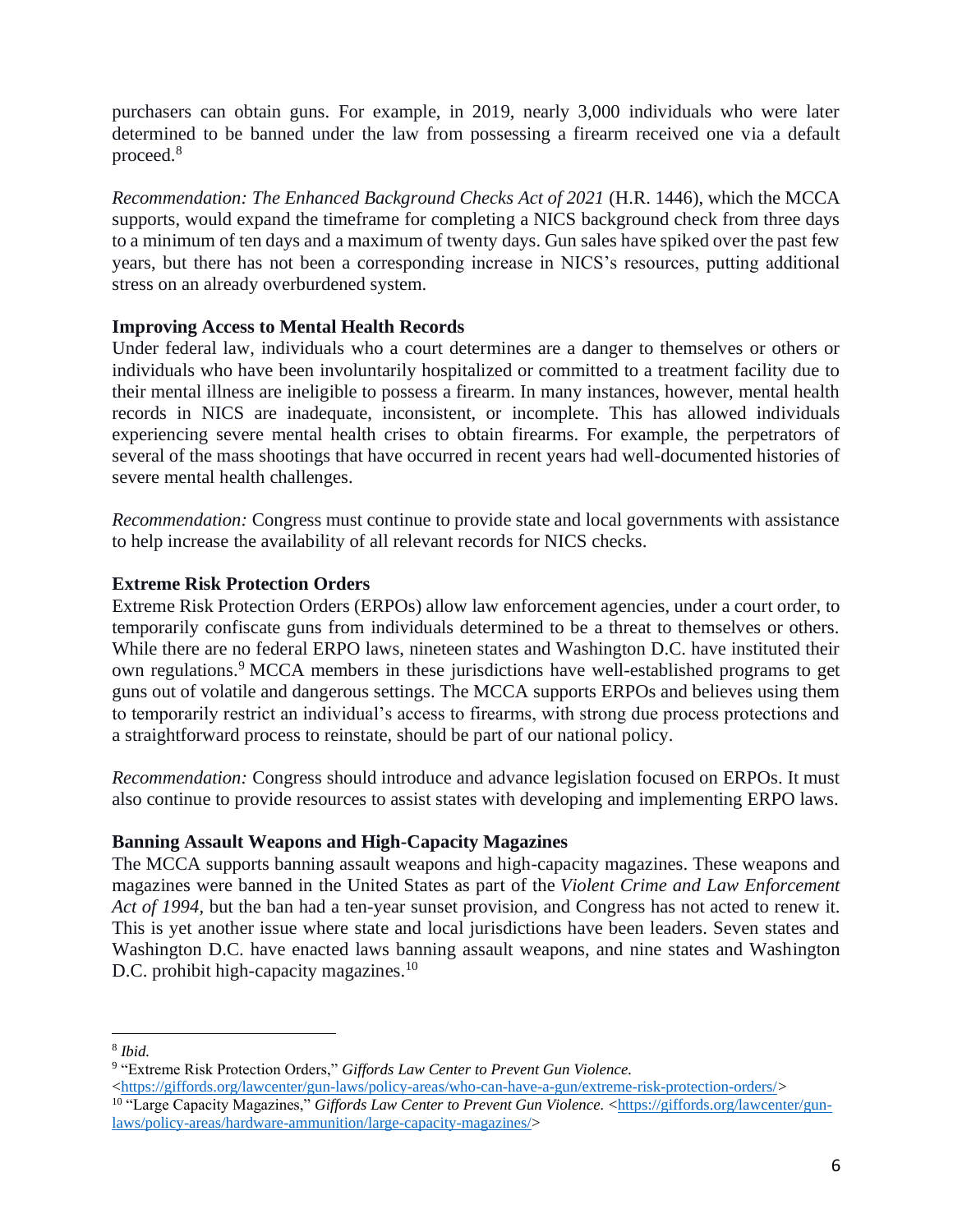Many MCCA members and other law enforcement officials have closely studied assault weapons and firearms with high-capacity magazines and have determined they have no reasonable sporting or hunting purpose. The number of bullets used in recent shootings continues to rise. For example, one MCCA member recovered 70 shell casings while investigating one incident earlier this year. Assault weapons and high-capacity magazines are also a significant threat to law enforcement officers responding to violent crimes. The suspect who killed NYPD Officers Jason Rivera and Wilbert Mora in January 2022 used a firearm with a high-capacity "drum" magazine that allowed his gun to hold an additional 40 rounds.

*Recommendation:* Congress should pass legislation to reinstitute the ban on assault weapons and high-capacity magazines.

#### **Straw Purchasers**

The ability of prohibited purchasers to utilize straw purchases to obtain firearms illegally is another loophole in the system that must be closed. Straw purchasers are responsible for putting many guns into prohibited purchasers' hands. Convicted felons and other dangerous individuals should not be able to easily acquire a firearm by simply paying an intermediary. The straw purchasing of firearms is currently not an explicit federal crime, making it challenging to hold straw purchasers accountable. Furthermore, only a small number of these individuals are prosecuted, which does little to disincentivize this behavior.

*Recommendation:* Congress must update the law to ensure U.S. Attorneys can aggressively prosecute straw purchasers when appropriate to help address this challenge.

#### **Safe Storage**

Gun safety is an equally important, albeit often overlooked, component of the ongoing gun policy debate. Local law enforcement has seen firsthand the dangers that can arise when gun safety is not taken seriously. The failure to safely store a firearm can lead to accidents and unintentional shootings, which often involve minors. It can also help prevent incidents of youth suicide involving a firearm. Finally, the lack of safe storage is contributing to increased gun violence. MCCA members have reported a sharp increase in firearms thefts, especially unsecured guns stolen from vehicles. It is not uncommon for these stolen firearms to later be used in violent crimes.

*Recommendation:* Congress should establish safe storage requirements for firearms like those included in S. 190, *Ethan's Law*. The MCCA has endorsed this legislation.

#### **Firearm Trends**

As local law enforcement continues to work tirelessly to address gun violence, officers are recovering an unprecedented number of firearms. A good portion of crime guns can be traced to a few unique sources, one of which is ghost guns. According to MCCA data, from 2019 through May 2021, MCCA members saw a 408% increase in criminal incidents involving a ghost gun. MCCA members have also seen a dramatic rise in young people with ghost guns. During this same time period, there was a 285% increase in ghost gun incidents involving people under 21.

A criminal using a ghost gun is just as dangerous as a criminal using any other firearm. The only difference is that when law enforcement recovers a ghost gun, it can be significantly more challenging to trace the weapon and figure out who pulled the trigger. We all agree that we need to keep firearms out of the hands of dangerous individuals, but criminals are turning to ghost guns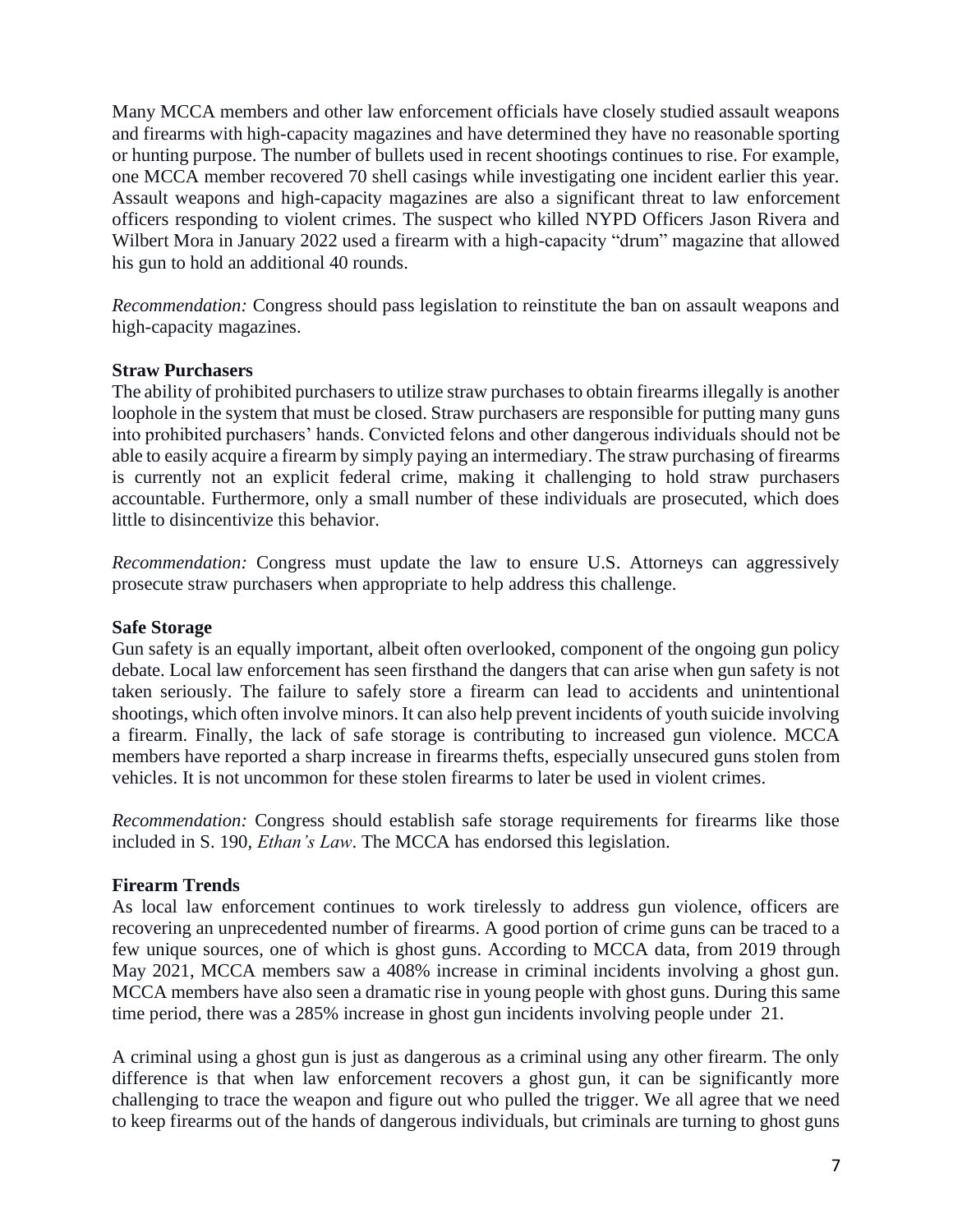to get around the guardrails in our current system. For example, from 2019 through May 2021, MCCA members reported a 240% increase in ghost gun incidents involving prohibited persons.

MCCA members are also seeing an increase in firearms with giggle switches installed. These aftermarket add-ons turn a semi-automatic firearm into a fully automatic firearm. Depending on the original weapon's capacity, a gun modified with a giggle switch can discharge up to 1,200 rounds a minute. There is no doubt that these modified weapons are one of the reasons for the uptick in the number of bullets used in recent shootings. Unfortunately, MCCA members have also reported that weapons with giggle switches were used in multiple incidents where innocent bystanders were killed or injured, including children. For example, in February of this year, a four-year-old in Memphis ended up in the hospital on a ventilator for weeks after getting hit by a stray bullet from a gun modified with a giggle switch. $11$ 

3-D printing has produced another challenge. The blueprints used to make fully functioning firearms and firearm modifications are widely available on the internet, giving violent offenders a low-cost, reliable method to produce these items. As a result, there is a growing market for ghost guns that are manufactured using 3-D printed parts instead of being assembled from a kit. MCCA members are also increasingly seeing firearms modified with 3-D printed parts, including giggle switches.

*Recommendation:* Congress must pass a bill that updates the law to ensure law enforcement has the tools and authorities it needs to mitigate the threat posed by ghost guns. Privately manufactured firearms, like ghost guns, must have serial numbers so law enforcement can trace the gun if it is used to commit a crime. Congress must also establish a penalty for possessing a firearm that does not include the proper serial numbers. While the Administration's recent ghost gun rule is a good first step, executive action is not a replacement for legislation.

*Recommendation:* Congress should ban the manufacturing of mechanisms to convert semiautomatic firearms into fully automatic firearms. It should also enhance the penalties for those who are found to be in possession of the part itself or a gun that is modified using the part.

#### **Violence Against Law Enforcement Officers**

MCCA members and other local law enforcement agencies continue to do everything in their power to protect their communities from the scourge of gun violence. Sadly, the brave officers on the front lines of this fight have not been spared from the carnage. Rising gun violence has resulted in increased attacks on law enforcement officers. According to FBI data, 73 police officers were feloniously killed in 2021, a nearly 60% increase from 2020 and the highest total recorded in a  $decade.<sup>12</sup>$ 

In the last six months, 8 Phoenix PD officers have been shot and 15 officers were injured. In another MCCA member city, 37 shots have been fired at officers throughout 2022. Luckily, only one officer has been injured. Many of the attacks on these brave officers are brazen. They represent

<sup>11</sup> Dakarai Turner, "'You're spraying bullets everywhere': Glock switches on the rise, law enforcement says," *Fox*  13 Memphis, May 23, 2022, [<https://www.fox13memphis.com/news/fox13-investigates/youre-spraying-bullets](https://www.fox13memphis.com/news/fox13-investigates/youre-spraying-bullets-everywhere-glock-switches-rise-law-enforcement-says/JG5ZR7N6YFDZBLAPKOZ23MQVPQ/)[everywhere-glock-switches-rise-law-enforcement-says/JG5ZR7N6YFDZBLAPKOZ23MQVPQ/>](https://www.fox13memphis.com/news/fox13-investigates/youre-spraying-bullets-everywhere-glock-switches-rise-law-enforcement-says/JG5ZR7N6YFDZBLAPKOZ23MQVPQ/)

<sup>&</sup>lt;sup>12</sup> "Law Enforcement Officer Deaths: 01/01/2021—12/31/2021" Federal Bureau of Investigation, January 1, 2022. [<https://crime-data-explorer.fr.cloud.gov/pages/le/leoka>](https://crime-data-explorer.fr.cloud.gov/pages/le/leoka)